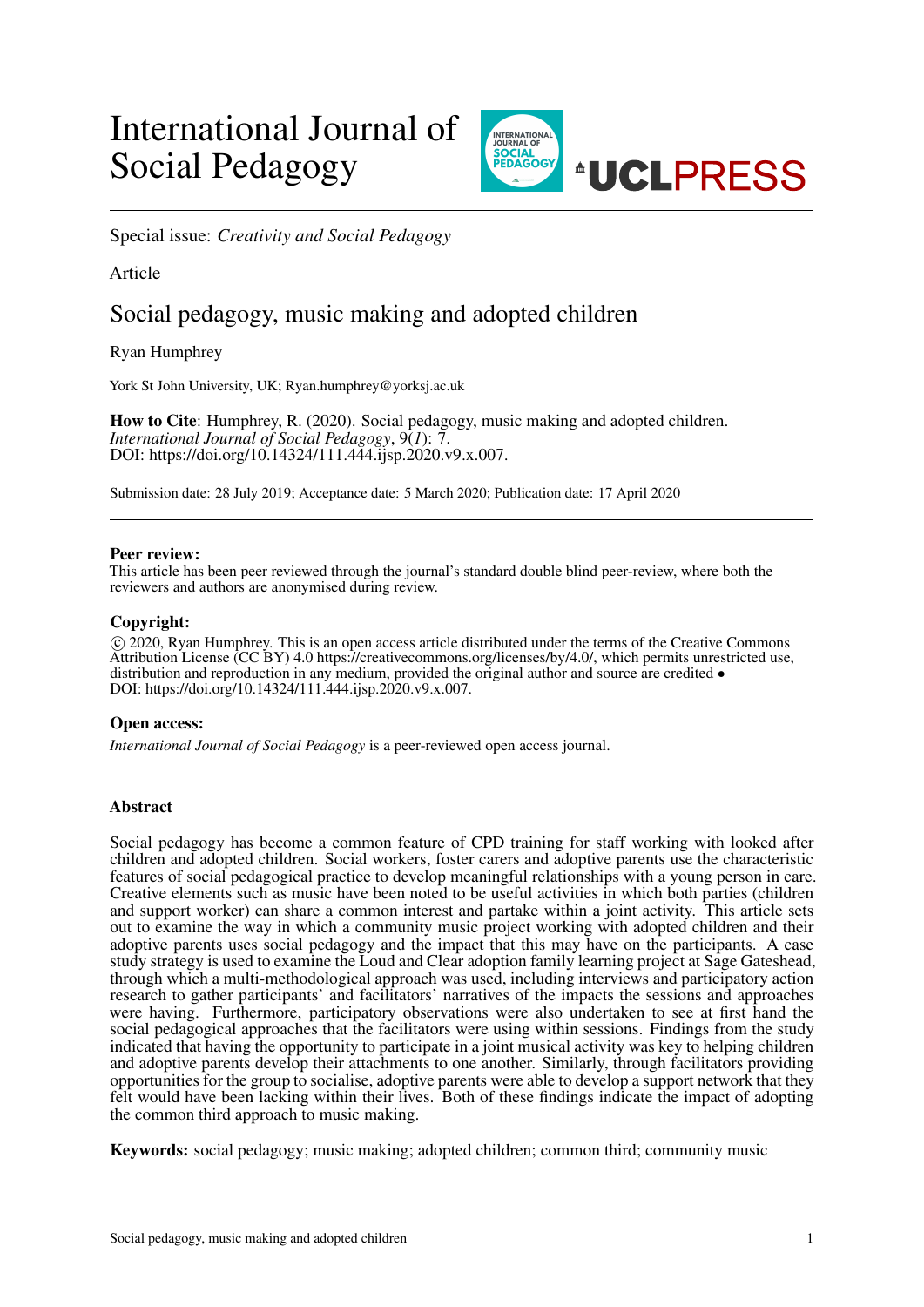#### Introduction

Social pedagogy has become one the main approaches utilised by individuals working with looked after children and children going through the adoption process. Several local authorities are providing training in social pedagogical practice to support social workers, foster carers and adoptive parents in developing meaningful relationships with the child [\(Derbyshire County Council,](#page-6-0) [2014\)](#page-6-0). In recent years the UK has seen an increase in the number of children entering local authority care. In 2018 the Department for Education reported that there were 70,450 children in either foster care, adoptive care or residential care.

Arts organisations in the UK have recognised the importance in providing opportunities for looked after children with an opportunity to engage in the arts, linking the arts to developing self-esteem, self-confidence and relationship with their carers or adoptive parents [\(Chambers and Petrie,](#page-6-1) [2009;](#page-6-1) [Dillon,](#page-6-2) [2010\)](#page-6-2). Youth Music, a funding body within the UK for music projects working with children facing challenging circumstances, identified that a common outcome of a looked after child attending music projects was that they developed a bond with their carer or adoptive parent through joint active engagement [\(Dillon,](#page-6-2) [2010,](#page-6-2) p. 4).

This article sets out to examine a weekly early years music-making project working with adoptive families that uses a social pedagogical approach. The aim is to understand the impact that the project and approach may be having for children and parents alike. The questions are as follows:

- (1) What are the ways in which social pedagogical approaches are being used within the projects?
- (2) What are the holistic benefits that these approaches may be having for the child?
- (3) What are the holistic benefits that these approaches may be having for the adoptive parent?

#### Conceptual framework

Social pedagogical theory is used to underpin this study, as well as drawing on literature relating to attachment theory and music.

#### *Social Pedagogy*

Social pedagogy is associated with looked after children, due to its ability to provide equal focus on the building of relationships between children and their key adults while also taking into account the educational and care needs of the child. A study by [Berridge et al.](#page-6-3) [\(2010,](#page-6-3) p. 130) found that by training residential home workers in social pedagogical practice, they were able to support the children's emotional needs more effectively, thus helping them better prepare for life after leaving the care system.

Training of social pedagogy often focuses on the principles of the common third, whereby through engaging in non-hierarchical and equally engaging activities, children and adults can develop meaningful bonds [\(Petrie,](#page-6-4) [2011,](#page-6-4) p. 78). The types of activities do, of course, depend upon the situation in which the child and adult find themselves. A study by the Thomas Coram Research Unit suggests that when using social pedagogy, 'The pedagogue must also be creative, being prepared to share in many of the children's everyday lives, such as preparing meals and snacks or making music' [\(Cameron et al.,](#page-6-5) [2007,](#page-6-5) p. 4).

#### *Attachment theory*

Several studies examine the importance of children developing meaningful attachments (for instance, [Bowlby,](#page-6-6) [1969\)](#page-6-6). Work by the likes of John Bowlby indicates that the attachments developed at the beginning stages of the child's life could form the stepping stones for future attachments that may be built. Reports focusing on looked after children often draw upon attachment theory as a way of helping shape the practice of adoptive parents, carers and social workers [\(Hughes,](#page-6-7) [2000;](#page-6-7) [Simkiss,](#page-6-8) [2012\)](#page-6-8). Often these reports draw on the fact that looked after children struggle to form attachments due to not having secure placements while in care, or not being able to form a secure attachment in the earliest stages of their life. Consequently, social pedagogy's emphasis on the building of relationships has become a staple approach of working with looked after children.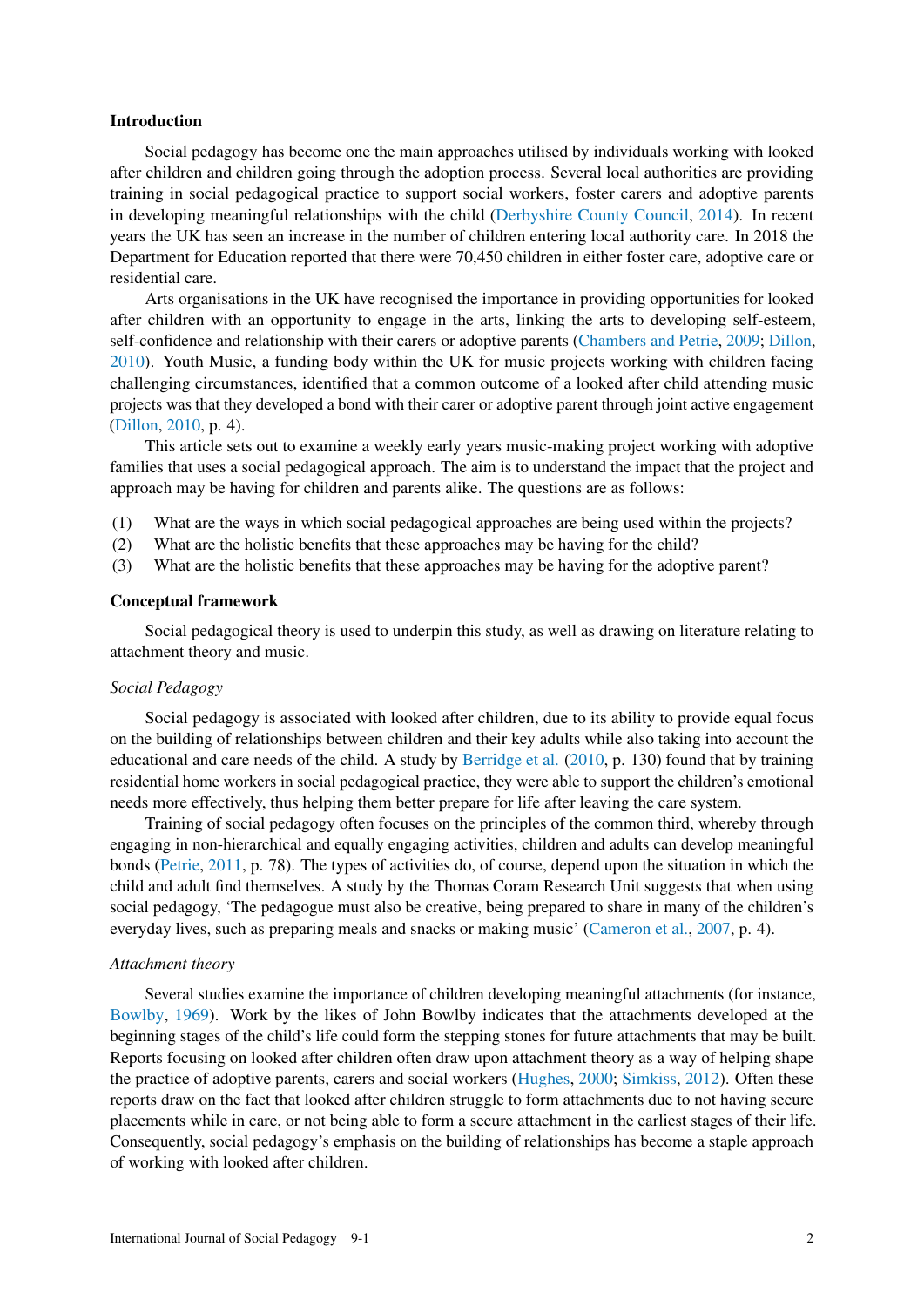#### *Music in relation to social pedagogy and attachment*

Several community music organisations have integrated social pedagogical practice into their projects, drawing upon the 'heads, hearts and hands' artistic pedagogue framework developed by [Chambers and](#page-6-1) [Petrie](#page-6-1) [\(2009\)](#page-6-1). This framework places emphasis on artists reflecting on their work while working with the child, taking into account both the emotional needs and their contextual knowledge of the circumstances surrounding the child.

By emphasising the development of social pedagogical approaches, art organisations and facilitators are coming up with activities for looked after children where attachment building is at the core of the work. This is achieved through the ideas of creating activities that enable and support mutual interaction between children and adults. The Loud and Clear evaluation pack reported that through joint engagement, children were seen to increase their confidence and their ability to verbalise their ideas, as well as to contribute to the music making [\(Mooney and Young,](#page-6-9) [2012,](#page-6-9) p. 15).

#### Methodology

A case study strategy was employed to examine the impact of a music project working with adopted children through a social pedagogical approach [\(Yin,](#page-7-0) [2003\)](#page-7-0). I will begin by outlining the background of the project being examined before outlining the method of collection and analysis.

#### Project context

Loud and Clear is an early years music-making project working with children in the looked after care system. The project is delivered by Sage Gateshead, which is a music charity based in the north-east of England that delivers a breadth of participatory projects. COMUSICA (Community Music Activity) is one of the learning strands based in the creative learning department that delivers music-making projects for children and young people facing challenging circumstances. These include children and young people living with special educational needs, children in looked after care and young people classified as being not in education, employment or training (NEET).

The Loud and Clear project provides music making for children who are in adoptive and foster care, delivering three projects: Loud and Clear Adoptive Family Learning (0–5 years of age), Loud and Clear Foster Family Learning (up to 5 years of age) and Loud and Clear Move On Up! Adoption Family Learning (4–7 years of age). Loud and Clear Adoptive Family Learning was established in 2011 as a means of continuing to engage with children who had attended the foster project and had now been adopted.

The project is advertised as a drop-in session where participants to the group are recruited on the advice of their social worker. In the project, children have an opportunity to continue to nurture their relationship with their new guardians, develop their knowledge and playing of musical instruments, and have an opportunity to socialise with other children in similar circumstances. To facilitate these developments, the project is based around following a social pedagogical approach, where there are opportunities for children and adults to socialise with one another and the group to make music collectively.

#### Participants

Table [1](#page-3-0) shows the sample of participants that were involved in the data collection for this study (January 2018–April 2018). Most of the participants attending were female, with only two males attending. Many in the group had begun attending once completing the adoption process. One of the families had begun by fostering the children and attending the Loud and Clear foster project. They had subsequently decided to adopt the children and were now attending the Loud and Clear adoption project. This is a unique case with only this individual family participating since the project began.

To gather the data, I used several different methodologies, including one-to-one interviews, participatory observations and participatory action group research. Participatory observations undertaken over eight sessions were used as the first point of data collection. Throughout the observations field notes were recorded outlining the activities that were undertaken within the session and participants' responses to the activities. There was a particular focus within these observations into how facilitators were leading the session and working within a social pedagogical way.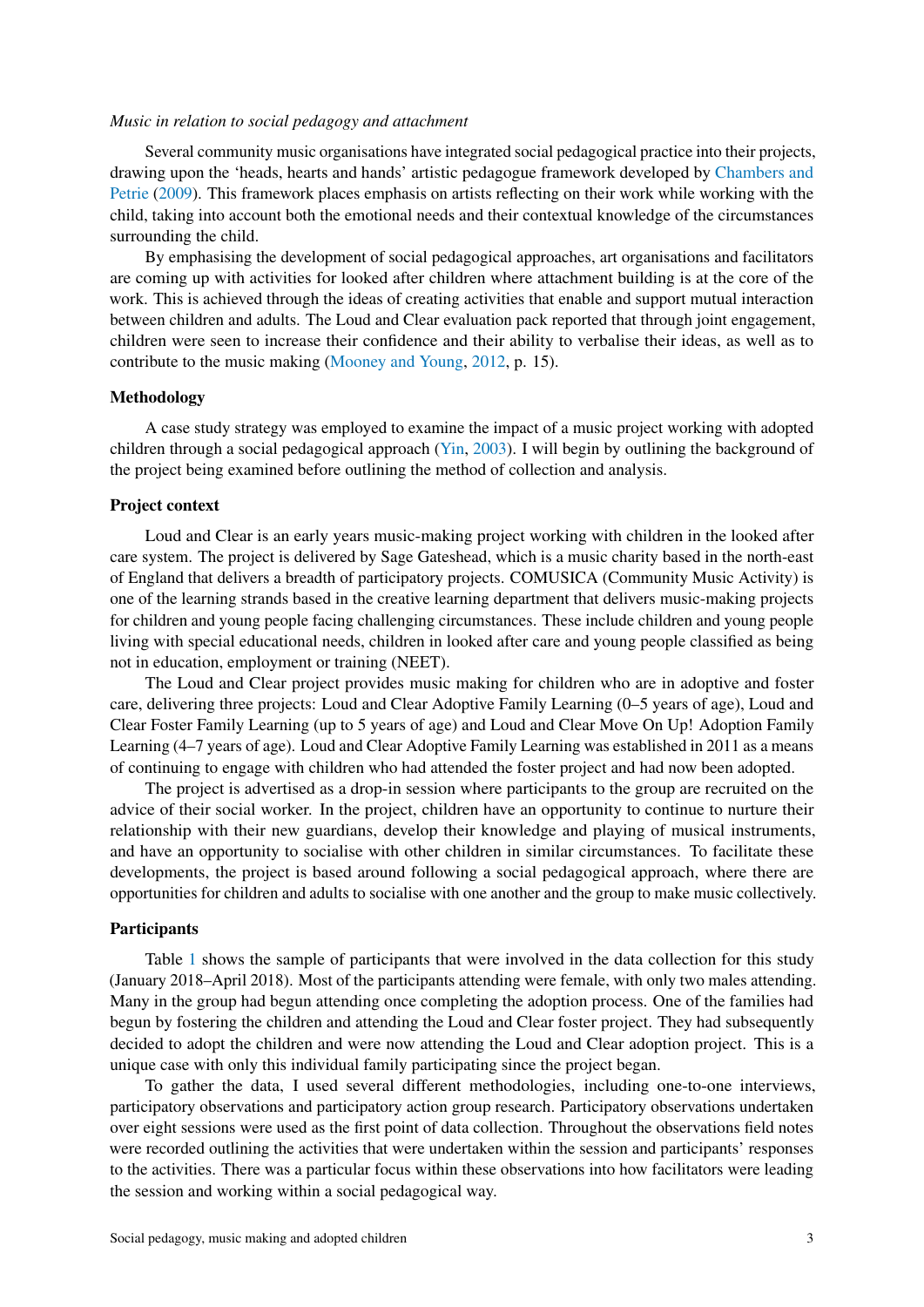One-to-one interviews were used to gather participants' experiences of the project and were undertaken before and after the Loud and Clear sessions. Interviews were also undertaken with the facilitators, gathering their thoughts on the approaches they used and how they adapted the session to meet participants' needs. The interviews took on a semi-standardised approach, allowing there to be freedom within the questions that adjusted to the participants' responses [\(Ryan et al.,](#page-6-10) [2009,](#page-6-10) p. 310). These interviews were recorded and transcribed removing any confidential information to ensure anonymity.

<span id="page-3-0"></span>

| 9 adoptive parents                                     | 10 children             | 2 facilitators                                                                                |
|--------------------------------------------------------|-------------------------|-----------------------------------------------------------------------------------------------|
| 7 female adoptive parents<br>$(a \text{ged } 28 - 40)$ | 4 females (aged $2-4$ ) | 1 female, 1 male<br>both attached to the project since 2012 and<br>trained in social pedagogy |
| 2 male adoptive parents<br>$(aged 30-42)$              | 6 males (aged $2-4$ )   |                                                                                               |

Table 1. Sample of participants.

Ethical approval was granted from York St John university in December 2017 after a full ethical review.

#### Findings

This section begins by highlighting the findings from this research, which will then be explored and discussed further in the literature surrounding social pedagogy and looked after children. The research highlighted several ways that social pedagogy was being used within this project, and the implications that working within this way was having on participants.

# How were social pedagogical approaches being utilised?

Facilitators on the Loud and Clear project spoke in great detail of the importance of providing activities that the children and adults could join in with together. This was believed to be critical to the approach of the project, whereby adoptive parents and their newly adopted child could interact and engage with one another. Within the observations undertaken, there were several opportunities for parents to interact and dance with their children. An adaption of the song 'Do You Love?' by The Contours was used during several sessions, in which facilitators changed the lyrics to incorporate different child-and-adult interactions, such as through tickling, cuddling and dancing. Likewise, joint instrumental percussion playing was also witnessed as happening on several occasions, with facilitators supporting parents and children to keep a steady beat on the instruments.

Both facilitators identified snack time as being a pivotal moment for fostering relationships between the group, providing opportunities for interaction between the different adoptive parents. Providing this time to snack was identified as being a unique approach compared to other projects facilitators had worked on, but was believed to be essential when working within this setting.

Reflection was also outlined as being key to fostering the social pedagogical approach within the project. Facilitators highlighted that undertaking weekly reflection diaries was important in understanding the developing relationships between the children and parents and were useful for helping to inform future sessions:

As part of this project we also fill out a reflective diary, so in some ways that had helped because it is articulating what we think we are seeing and what we might do ... so in my reflections every week I am thinking when I did that thing what was the outcome. (Facilitator J, 2018)

The support of the other facilitator in the room was also deemed as being a valuable tool for helping enable developments for participants. Facilitators described 'bouncing ideas' off each other on different activities they could use as a way of continuing to keep the activities progressive and challenging. It was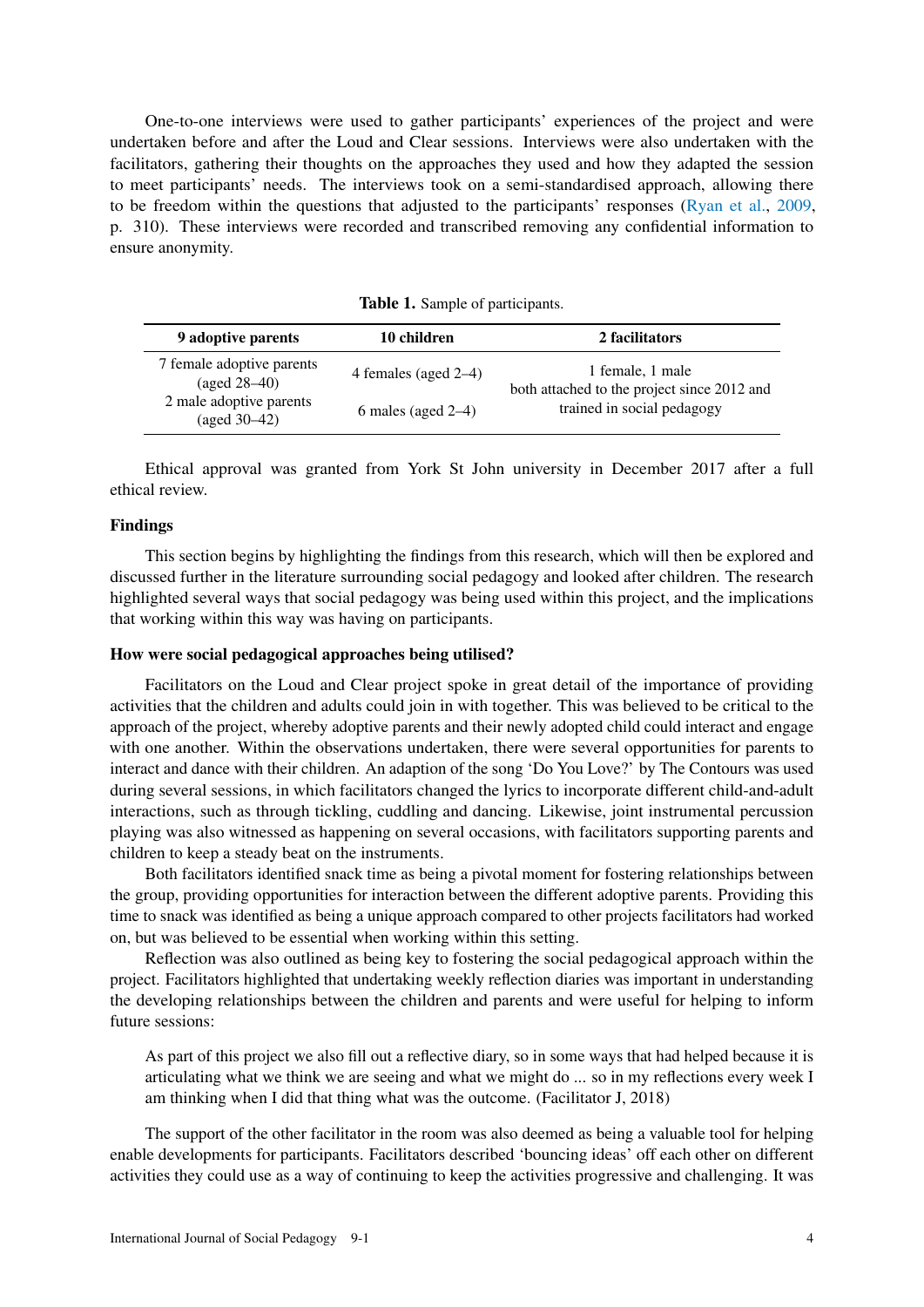recognised that having two facilitators could also help the running of the session if individual participants required further support.

#### What were the impacts seen on the children?

Adoptive parents believed that attending the project had several impacts on their child. Increased musical engagement was spoken about on several occasions, with many parents describing their children replicating activities from the sessions at home.

Several parents also identified how attending the project had been vital for helping their child to bond with them, highlighting singing and dancing as being key activities. One parent, in particular, described the difficulty they had first faced when trying to bond with their new child, and how finding a mutually engaging activity key for fostering their new relationship:

Back in the early days when I hadn't had her long, and I would sing the songs we had both heard here to her. I could see erm – her recognising the songs, and that helped us to bond more. Really, because a lot of the songs – I had no idea. (PSA, 44, 2018)

The building of structure and routine for the children was noted as being an impact of attending the project. Parents described how, when they were home, they would use certain songs or activities to engage the children. A song entitled 'Walk and Stop' was seen to be vital for motivating children to tidy away. Likewise, the singing of lullabies was an essential part of children's routines, with several parents describing almost having a set routine that they would sing every evening.

#### What were the impacts seen on the adoptive parents?

Through undertaking one-to-one interviews with the adoptive parents, insights could be gained into the impacts that attending the project was having on themselves as well as the children. The opportunity to socialise with other parents was seen as being a profoundly beneficial impact, with one parent describing it as being particularly crucial in the early stages of the adoption process to gain support. Similarly, for another parent, attending the group had provided them with an opportunity to hear how other parents had overcome the struggles of forming a bond with the child. This parent believed they would have struggled to gain similar support in overcoming this if they had attended other mother and children groups:

I started going for me so I could meet some other parents, you know and just be in another environment where I knew there were more people like me – who had a child that wasn't theirs and maybe struggled. (PSA, 44, 2018)

Additionally, for one parent attending the group over several months, it had led to them rekindling their interest in music. They described how participating and developing their child's interest in music had led them to re-engage with songs that they had listened to when they were younger.

## Discussion

The findings revealed several different ways that the Loud and Clear Adoptive Family Learning project was integrating the use of social pedagogical practice and the impact that the project was having on looked after children.

A current issue that looked after children can face within their lives is the struggle to form meaningful attachments [\(Hughes,](#page-6-7) [2000;](#page-6-7) [Simkiss,](#page-6-8) [2012\)](#page-6-8). The lack of opportunities to form meaningful attachments can often lead to issues for adoptive children trying to settle within their new environments, leading to an adoption breakdown. Social pedagogy – with its ability to facilitate bonds and relationships between individuals through the use of the common third, where individuals engage in non-hierarchical activities with one another – has become a critical approach for children's support services.

Findings revealed that facilitators at Sage Gateshead are aware of the importance that social pedagogy can play in supporting the development of bonds between children and their adoptive parents, particularly around the ideas of joint, non-hierarchical activities. There were numerous opportunities throughout the sessions for children to play instruments and sing together with their new parents. This was found to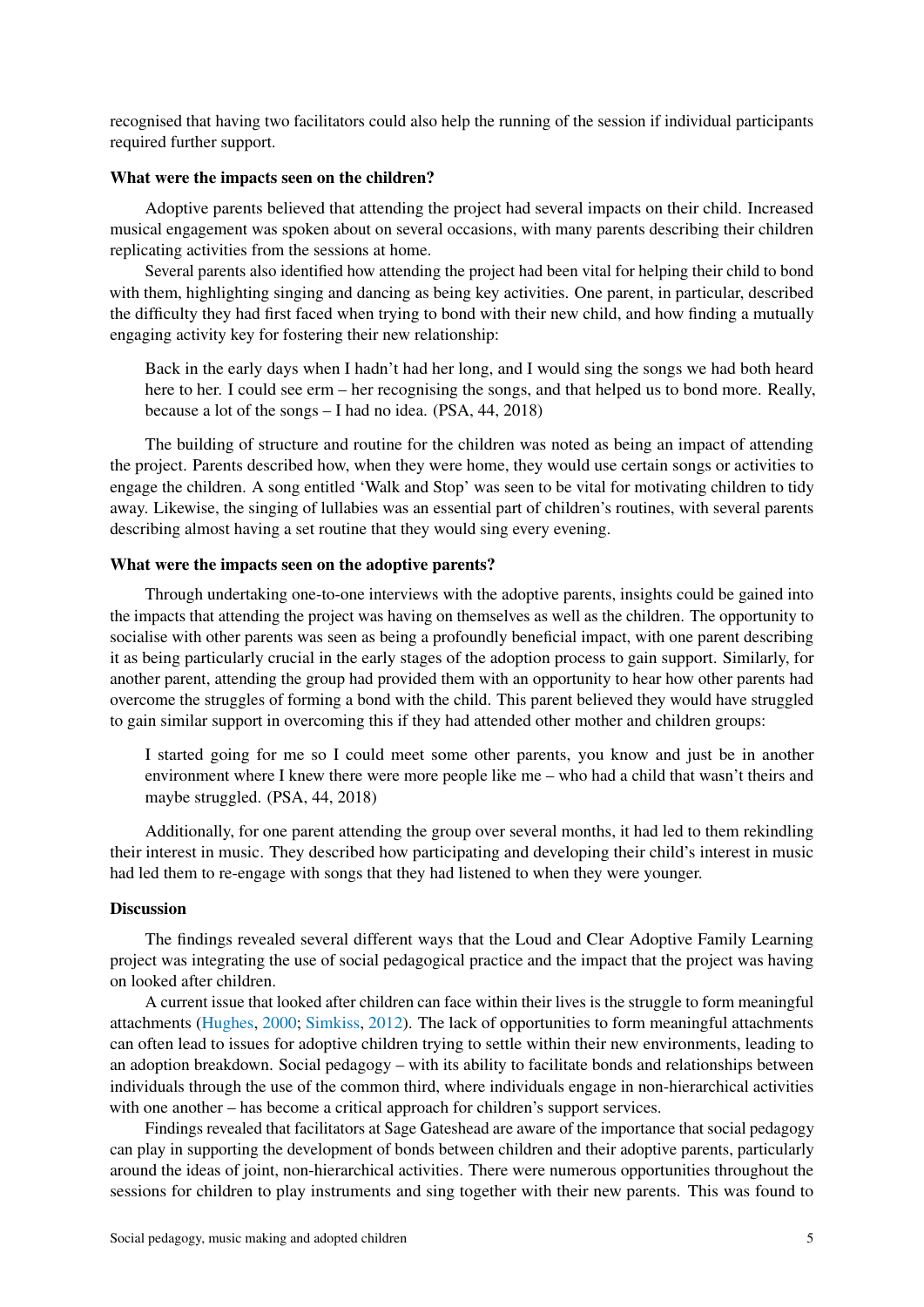be vital for helping foster a bond that was occasionally quite a struggle at the beginning of the adoption process. The fact that the joint, non-hierarchical music making could be carried on at home between children and parents was an additional bonus for continuing to develop the bonds outside of the sessions.

Similarly, our own findings revealed that utilising a social pedagogical approach provided an opportunity for adoptive parents to build relationships with other adoptive parents, something which would have otherwise been difficult to achieve. Providing a snack time in the session provided an opportunity for participants to interact with one another. [Hughes](#page-6-7) [\(2000,](#page-6-7) p. 213), whose work explored how adoptive parents can form attachments with their children, described how it is desirable for parents to develop relationships with other parents to benefit from their support and empathy. [Cameron and Moss](#page-6-11) [\(2011,](#page-6-11) p. 125) described how providing a space for interaction is key within social pedagogical practice. Facilitators were aware of the importance of providing such a space, labelling it as one of the critical parts of the session.

The sessions also appeared to be having the positive effect on parents of increasing their engagement in music. Several parents described how participating in the project had led them to re-engage in music, particularly the sharing of songs from their childhood with the children. One parent described introducing their child to the music of Rufus Wainwright, which the child then loved and would try to sing along with when hearing it on the radio. [Pitts](#page-6-12) [\(2012,](#page-6-12) p. 71), whose work explored an individual's life-long engagement with music, found that many individuals had limited engagement with music after leaving school. Thus, attending Loud and Clear, where parents were expected to join in with the music making, provided them with a unique opportunity to get involved with music once more and develop their interest and musical skills.

Attending Loud and Clear was seen as having numerous benefits for the children. Children's engagement in music making appeared to increase as they attended the session for several months. One parent described how participating in the project had developed their child's interest to the point where they eventually requested an instrument for Christmas. This child would ask for musical activities throughout the day, including singing songs from the sessions with the parents and dancing to the radio. Youth Music's evaluation of projects working with looked after children found that children would develop their interest in music through engaging within a project [\(Dillon,](#page-6-2) [2010,](#page-6-2) p. 22). The support bags offered by the project for families to use at home also seemed to be vital for helping continue to facilitate children's engagement outside of sessions. Parents spoke about how they had received bags filled with ukuleles, other instruments and puppets, which children would use at home, replicating activities from the sessions.

Looked after children are noted as struggling to form a structure or routine while living through the looked after care system [\(Simkiss,](#page-6-8) [2012;](#page-6-8) [Bazalgette et al.,](#page-6-13) [2015\)](#page-6-13). Once leaving care, adoptive parents have to quickly develop a structure or routine to help the children settle into their new environment. The music-making sessions were seen as key for providing this structure. Music making is a beneficial tool for helping to build structure for children. Work by Kate Williams and Margaret Barrett explored the effects of parents using music with children aged 0–5 as a tool for structure, suggesting that using specific songs at certain times of the day become essential for building a routine [\(Williams et al.,](#page-7-1) [2015,](#page-7-1) p. 114).

Findings suggested that parents attending Loud and Clear were able to use music as a way of providing structure, though this was less prominent compared to effects of developing a bond that music making offered. Parents became reliant on using certain songs to motivate their children to engage in specific activities. Lullabies were seen as being the most prominent at nighttime, though this was probably down to the age of the children. Thus, the use of joint music-making activity became key to helping the child develop a routine and structure within their new family.

Although these results provide insights into the impact that utilising social pedagogy through a music project can have on adoptive families, due to the small sample size within this case study it is difficult to state if the results found would be similar in other cases. Further research could be carried out to examine and compare the impact of other groups working with similar demographics within a social pedagogical approach.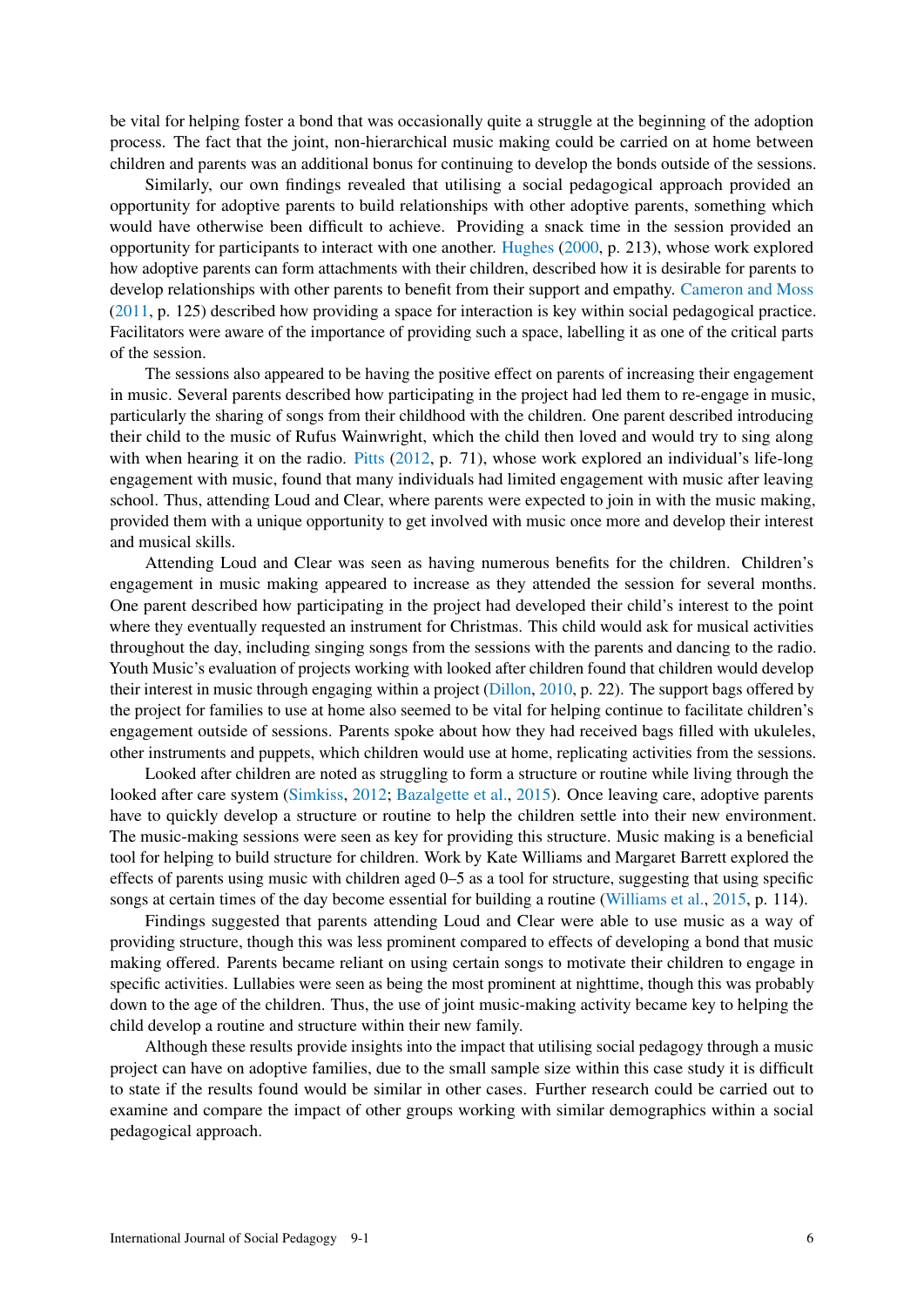#### Conclusion

Utilising a social pedagogical approach within a music project working with looked after children was indicated as providing several impacts. The most significant impact that the approach supported was the opportunity of developing bonds between children and their new families. Literature surrounding looked after children showcases the difficulties that families can often face in developing meaningful attachments [\(Hughes,](#page-6-7) [2000;](#page-6-7) [Simkiss,](#page-6-8) [2012\)](#page-6-8). Using a social pedagogical approach provided an opportunity for adoptive parents and children to interact with one another in a non-hierarchical way, and that was of mutual interest for both sets of participants.

For adoptive parents, attending a project that was using an approach that provided a space for interaction was vital for helping them to develop their support network. Adoptive parents identified that the adoption process was often a complicated and highly emotional experience. Attending a music project where they could interact with those in similar circumstances was vital for gaining advice from others around the adoption process and being able to talk about the challenges with individuals who understood. Thus, using social pedagogical approaches within community music projects plays a crucial role in providing a safe space for both looked after children and adoptive parents to build secure bonds and supportive networks.

#### Acknowledgements

Thanks go to the participants and facilitators from the Loud and Clear project who supported the work and gave me the opportunity to come and research the project.

## Declarations and conflict of interests

There are no conflicting interests within this publication.

#### References

- <span id="page-6-13"></span>Bazalgette, L., Rahilly, T., & Trevelyan, G. (2015). *Achieving emotional wellbeing for looked after children*. London: NSPCC.
- <span id="page-6-3"></span>Berridge, D., Biehal, N., Lutman, E., Henry, L., & Palomares, M. (2010). *Raising the bar? Evaluation of the social pedagogy in children's homes*. London: Department of Education.
- <span id="page-6-6"></span>Bowlby, J. (1969). *Attachment. Attachment and loss: Vol. 1. Loss*. New York: Basic Books.
- <span id="page-6-5"></span>Cameron, C., McQuail, S., & Petrie, P. (2007). *Implementing the social Pedagogic approach for workforce training and education in England*. London: Institute of Education, University of London.
- <span id="page-6-11"></span>Cameron, C., & Moss, P. (2011). *Social pedagogy and working with children and young people: Where care and education meet*. London: Jessica Kingsley Publishers.
- <span id="page-6-1"></span>Chambers, H., & Petrie, P. (2009). *Learning framework for artistic pedagogues*. London: CCE & NCB.
- <span id="page-6-0"></span>Derbyshire County Council. (2014). *CAYA Social pedagogy strategy and implementation plan 2014–2016*. Online. [https://www.derbyshire.gov.uk/site-elements/documents/pdf/social-health/children-and](https://www.derbyshire.gov.uk/site-elements/documents/pdf/social-health/children-and-families/children-we-look-after/social-pedagogy/social-pedagogy-strategy-and-implementation-plan.pdf)[families/children-we-look-after/social-pedagogy/social-pedagogy-strategy-and-implementation](https://www.derbyshire.gov.uk/site-elements/documents/pdf/social-health/children-and-families/children-we-look-after/social-pedagogy/social-pedagogy-strategy-and-implementation-plan.pdf)[plan.pdf.](https://www.derbyshire.gov.uk/site-elements/documents/pdf/social-health/children-and-families/children-we-look-after/social-pedagogy/social-pedagogy-strategy-and-implementation-plan.pdf)
- <span id="page-6-2"></span>Dillon, L. (2010). *Looked after children and music making: An evidence review*. London: Youth Music UK.
- <span id="page-6-7"></span>Hughes, D. A. (2000). *Facilitating developmental attachment: The road to emotional recovery and behavioral change in foster and adopted children*. Lanham, MD: Jason Aronson.
- <span id="page-6-9"></span>Mooney, E., & Young, J. (2012). *Loud and clear evaluation pack*. Newcastle: Sage Gateshead.
- <span id="page-6-4"></span>Petrie, P. (2011). *Communication skills for working with children and young people: Introducing social pedagogy*. London: Jessica Kingsley Publishers.
- <span id="page-6-12"></span>Pitts, S. (2012). *Chances and choices: Exploring the impact of music education*. Oxford: Oxford University Press.
- <span id="page-6-10"></span>Ryan, F., Coughlan, M., & Cronin, P. (2009). Interviewing in qualitative research: The one-to-one interview. *International Journal of Therapy and Rehabilitation*. [\[CrossRef\]](http://dx.doi.org/10.12968/ijtr.2009.16.6.42433)
- <span id="page-6-8"></span>Simkiss, D. (2012). *Our children deserve better*. London: HMSO.